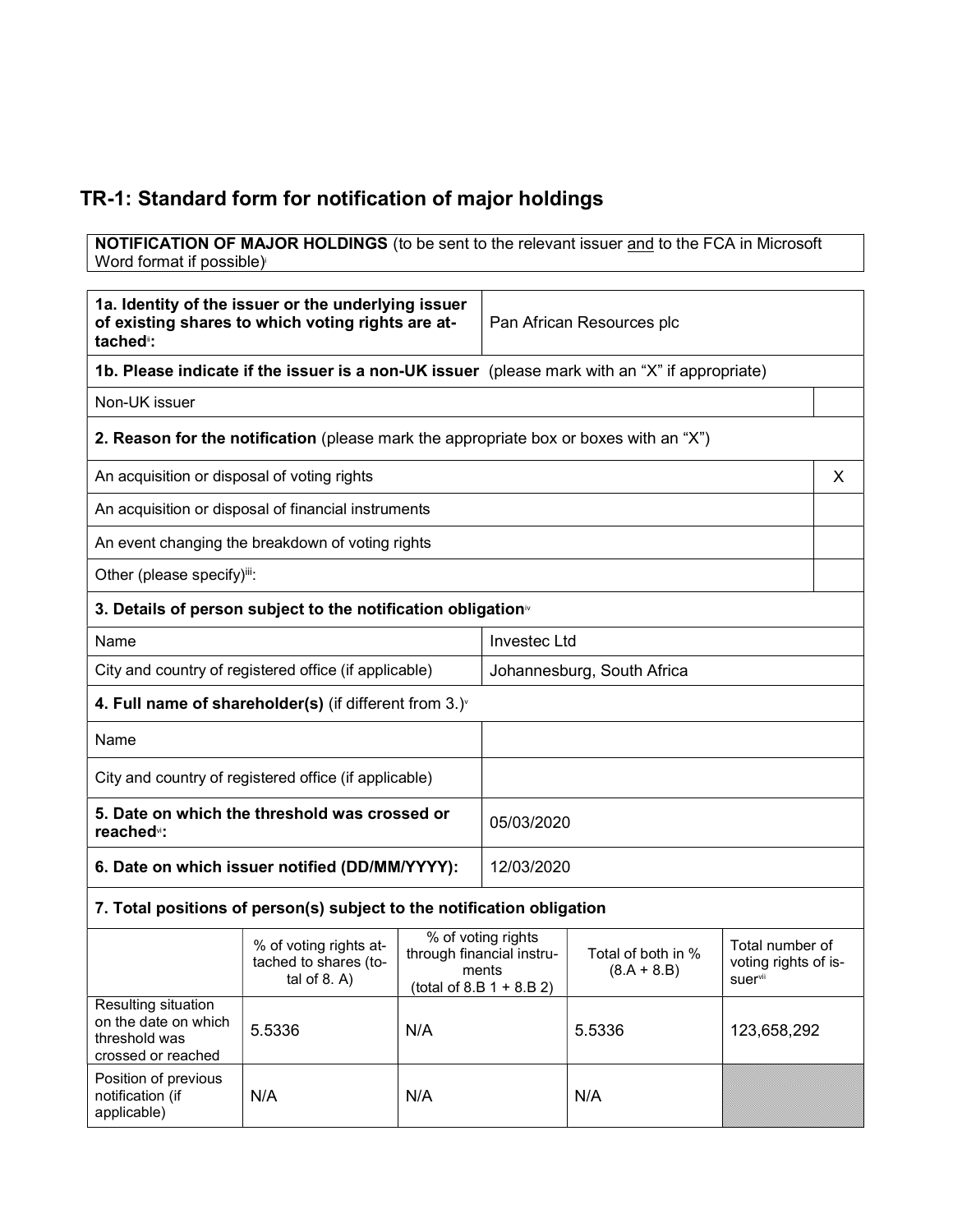## 8. Notified details of the resulting situation on the date on which the threshold was crossed or reachedvii

## A: Voting rights attached to shares

| Class/type of<br>shares | Number of voting rightsix                                     |                                                                       | % of voting rights                                            |                                                                       |
|-------------------------|---------------------------------------------------------------|-----------------------------------------------------------------------|---------------------------------------------------------------|-----------------------------------------------------------------------|
| ISIN code (if possible) | <b>Direct</b><br>(Art 9 of Directive<br>2004/109/EC) (DTR5.1) | <b>Indirect</b><br>(Art 10 of Directive<br>2004/109/EC)<br>(DTR5.2.1) | <b>Direct</b><br>(Art 9 of Directive<br>2004/109/EC) (DTR5.1) | <b>Indirect</b><br>(Art 10 of Directive<br>2004/109/EC)<br>(DTR5.2.1) |
| GB0004300496            | 123,658,292                                                   | 0                                                                     | 5.5336                                                        | 0                                                                     |
|                         |                                                               |                                                                       |                                                               |                                                                       |
|                         |                                                               |                                                                       |                                                               |                                                                       |
| <b>SUBTOTAL 8. A</b>    |                                                               |                                                                       |                                                               |                                                                       |

| B 1: Financial Instruments according to Art. 13(1)(a) of Directive 2004/109/EC (DTR5.3.1.1 (a)) |                                      |                                          |                                                                                                        |                    |
|-------------------------------------------------------------------------------------------------|--------------------------------------|------------------------------------------|--------------------------------------------------------------------------------------------------------|--------------------|
| Type of financial in-<br>strument                                                               | <b>Expiration</b><br>$date^{\times}$ | Exercise/<br><b>Conversion Period</b> xi | <b>Number of voting rights</b><br>that may be acquired if<br>the instrument is<br>exercised/converted. | % of voting rights |
|                                                                                                 |                                      |                                          |                                                                                                        |                    |
|                                                                                                 |                                      |                                          |                                                                                                        |                    |
|                                                                                                 |                                      |                                          |                                                                                                        |                    |
|                                                                                                 |                                      | <b>SUBTOTAL 8. B 1</b>                   |                                                                                                        |                    |

| 2004/109/EC (DTR5.3.1.1 (b))           |                                      | B 2: Financial Instruments with similar economic effect according to Art. 13(1)(b) of Directive |                                                     |                            |                    |
|----------------------------------------|--------------------------------------|-------------------------------------------------------------------------------------------------|-----------------------------------------------------|----------------------------|--------------------|
| <b>Type of financial</b><br>instrument | <b>Expiration</b><br>$date^{\times}$ | Exercise/<br><b>Conversion Pe-</b><br>riod xi                                                   | <b>Physical or</b><br>cash<br><b>settlement</b> xii | Number of<br>voting rights | % of voting rights |
|                                        |                                      |                                                                                                 |                                                     |                            |                    |
|                                        |                                      |                                                                                                 |                                                     |                            |                    |
|                                        |                                      |                                                                                                 |                                                     |                            |                    |
|                                        |                                      |                                                                                                 | <b>SUBTOTAL</b><br>8.B.2                            |                            |                    |